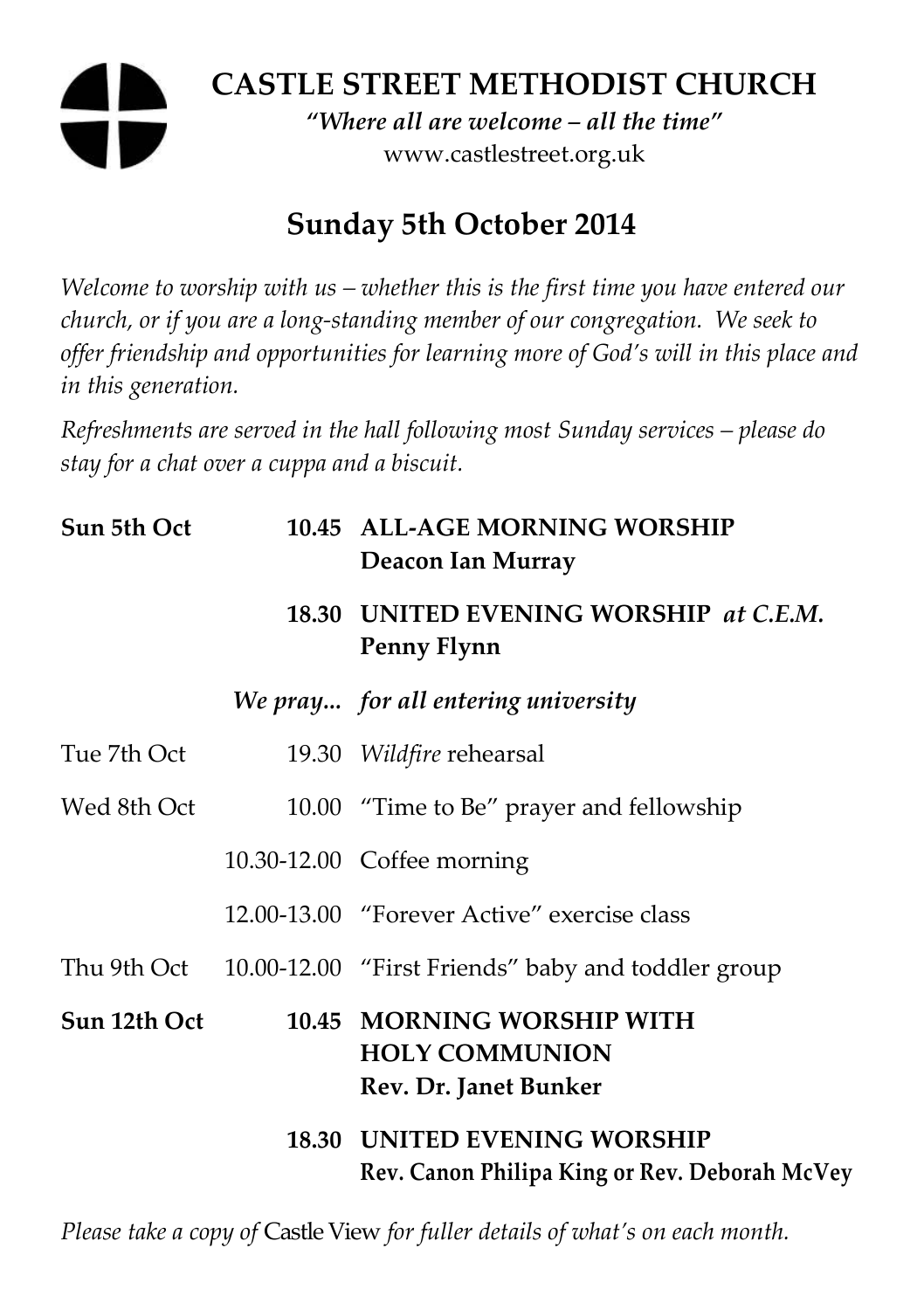#### **Preacher swap at Castle End Mission**

Wendy Roe and Penny Flynn have swapped preaching appointments at Castle End Mission. Penny will therefore lead worship there this evening, with Wendy taking the service in a fortnight, on 19th October.

+\*\*\*\*\*\*\*

#### **Romsey Mill annual thanksgiving service – Thursday 9th October**

Supporters and friends from local churches and the community are warmly invited to join with Romsey Mill's staff team, trustees and volunteers as we thank God for his faithfulness in Romsey Mill's work with young people, children and families in Cambridgeshire and commit the coming year's work to God in prayer. The service starts at 7.30pm, will last around an hour, and will be followed by coffee and conversation.

+\*\*\*\*\*\*\*

#### **"Big Issues" at Histon Methodist Church – Thursday 9th October**

The next in this series of stimulating and at times controversial evenings takes place on Thursday (9th October), when Joey Rozek, chaplain at Impington Village College, talks on the subject of "Making a Difference: Inspiring a Generation To Make Their Lives Count". It begins at 7.30pm, and tea, coffee and tempting desserts will be served in the interval.

#### +\*\*\*\*\*\*\*

#### **"A Faith to Live By" service – Sunday 12th October**

The next in this series at Haslingfield Methodist Church takes place next Sunday (12th October) at 6.30pm, and will be led by Baroness Kathleen Richardson. Her title is "Is there a Christian case for assisted dying?".

Is the Bill to legalise assisted dying consistent with theological understanding and pastoral experience? Is life a gift or a loan? When Ecclesiastes says there is a time to be born and a time to die, is it God who determines that time? Kathleen is a member of the House of Lords and is currently considering the Assisted Dying Bill. She is a Methodist Minister, a former President of the Methodist Conference (1992-3), a former President of Churches Together in England (1995-99), and a former Moderator of the Churches Commission for Inter-Faith Relations.

The programme for the evening will, as usual, include a time of worship, an address, refreshments and discussion. All are welcome.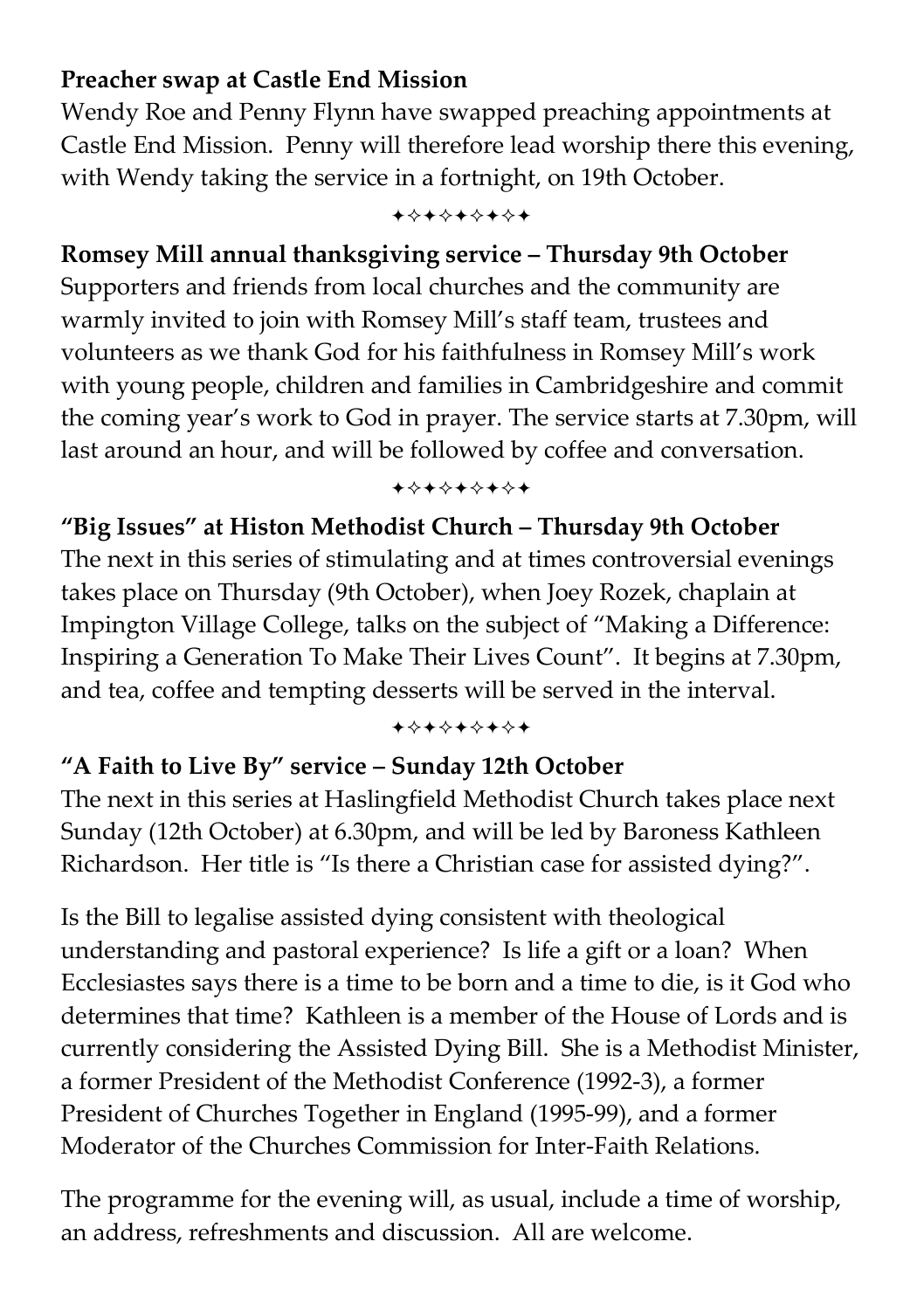## **A call to prayer and action – Christians in Iraq and Syria**

There will be a candlelit prayer vigil at Great St. Mary's Church from 5pm on Thursday 16th October for half an hour, giving the opportunity to prayerfully and thoughtfully stand in solidarity with the people of Iraq and Syria, and not least their Christian communities, at this difficult time.

It will be followed at 5.30pm by a talk entitled "Extremism and Christians in the Middle East", given by the Rt. Revd. Dr. Michael Nazir Ali, former Bishop of Raiwind, Pakistan, General Secretary of the Church Mission Society, and Bishop of Rochester, and now working full time in support of churches in the Middle East. It is hoped this will be the first in a programme of events led by speakers from different traditions, organised by Christians in Cambridge concerned about the suffering of people in the Middle East.

+\*\*\*\*\*\*\*

#### **Amazing Music for an Autumn Evening**

Music students from University of Cambridge Faculty of Education are putting on a fundraising concert in support of Romsey Mill on Friday 17th October at 7pm at St. Philip's Church on Mill Road. They did the same last year, and it was a brilliant evening – informal, fun, uplifting and inspiring. The range of music was wonderful with singing, instrumental pieces, duets, ensembles and more – an enjoyable evening for all including families with children. Tickets are £5, and are available in advance from Romsey Mill or on the door.

#### +\*\*\*\*\*\*\*

#### **Job vacancy – part-time Finance Manager**

The Jubilee Centre is a Christian research organisation connecting the Bible to contemporary issues in public life. It is looking for someone to take on the role of part-time finance manager (10-14 hours per week) for the Jubilee Centre and its sister organisation Relational Research, taking responsibility for the organisations' day to day financial matters including accounting, reporting and control activities. More details with a job description and application pack can be found at www.jubilee-centre.org, or e-mail S.Bertlin@jubilee-centre.org. Closing date for applications is Thursday 23rd October.